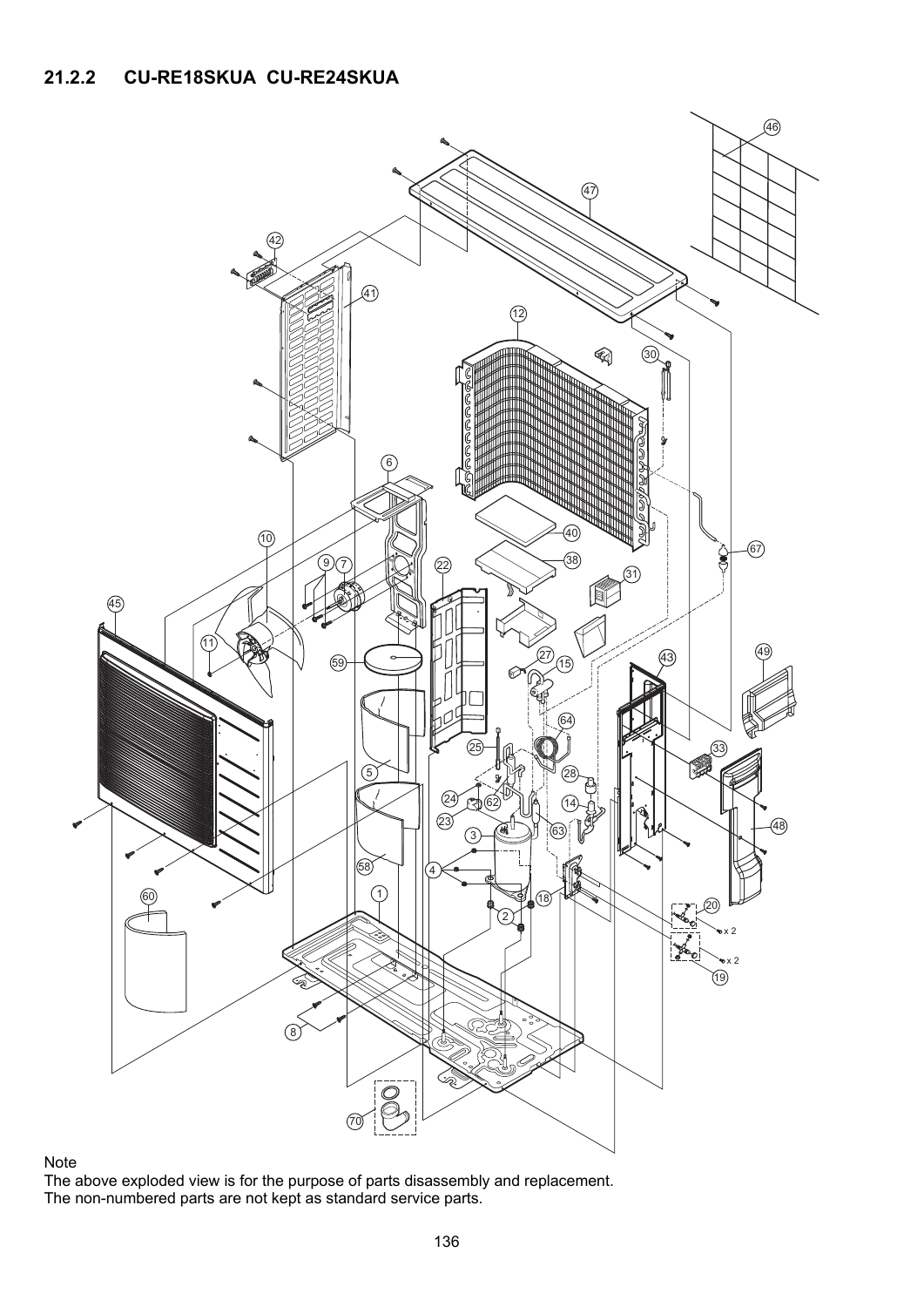| <b>SAFETY</b> | REF. NO.       | <b>PART NAME &amp; DESCRIPTION</b>  | QTY.                     | <b>CU-RE18SKUA</b>       | <b>CU-RE24SKUA</b>       | <b>REMARK</b> |
|---------------|----------------|-------------------------------------|--------------------------|--------------------------|--------------------------|---------------|
|               | $\mathbf{1}$   | <b>CHASSIS COMPLETE</b>             | $\mathbf{1}$             | CWD52K1347A              | $\longleftarrow$         |               |
|               | $\overline{2}$ | <b>ANTI - VIBRATION BUSHING</b>     | 3                        | CWH50077                 | $\longleftarrow$         |               |
| ⚠             | 3              | <b>COMPRESSOR</b>                   | $\mathbf{1}$             | 5RD132XBA21              | $\longleftarrow$         | $\circ$       |
|               | 4              | NUT - COMPRESSOR MOUNT              | 3                        | CWH561096                | $\longleftarrow$         |               |
|               | 5              | SOUND PROOF MATERIAL (BODY)         | $\mathbf{1}$             | CWG302744                | $\longleftarrow$         |               |
|               | 6              | <b>FAN MOTOR BRACKET</b>            | $\mathbf{1}$             | CWD541153                | $\longleftarrow$         |               |
| ⚠             | $\overline{7}$ | <b>FAN MOTOR</b>                    | $\overline{\mathbf{1}}$  | ARW8407AC                | $\longleftarrow$         | $\circ$       |
|               | 8              | <b>SCREW - FAN MOTOR BRACKET</b>    | $\mathbf{3}$             | CWH551217                | $\longleftarrow$         |               |
|               | 9              | <b>SCREW - FAN MOTOR MOUNT</b>      | $\overline{4}$           | CWH551106J               | $\longleftarrow$         |               |
|               | 10             | PROPELLER FAN ASSY                  | $\mathbf{1}$             | CWH03K1065               | $\longleftarrow$         |               |
|               | 11             | NUT - PROPELLER FAN                 | $\mathbf{1}$             | <b>CWH56053J</b>         | $\leftarrow$             |               |
|               | 12             | <b>CONDENSER</b>                    | $\mathbf{1}$             | ACXB32C00610             | $\longleftarrow$         |               |
|               | 14             | <b>EXPANSION VALVE</b>              | $\mathbf{1}$             | CWB051078                | $\longleftarrow$         |               |
|               | 15             | 4-WAYS VALVE                        | $\mathbf{1}$             | CWB001057                | $\longleftarrow$         |               |
|               | 18             | <b>HOLDER COUPLING</b>              | $\mathbf{1}$             | CWH351228A               | $\longleftarrow$         |               |
|               | 19             | 3-WAY VALVE (GAS)                   | $\mathbf{1}$             | CWB011338                | CWB011363                | $\circ$       |
|               | 20             | 2-WAYS VALVE (LIQUID)               | $\mathbf{1}$             | CWB021400                | $\longleftarrow$         | O             |
|               | 22             | SOUND PROOF BOARD                   | $\mathbf{1}$             | CWH151379                | $\longleftarrow$         |               |
|               | 23             | <b>TERMINAL COVER</b>               | $\mathbf{1}$             | CWH171039A               | $\longleftarrow$         |               |
|               | 24             | NUT - TERMINAL COVER                | $\mathbf{1}$             | CWH7080300J              | $\longleftarrow$         |               |
|               | 25             | <b>SENSOR CO-COMP TEMP</b>          | $\blacksquare$           | <b>CWA50C2343</b>        | $\longleftarrow$         | $\circ$       |
| ⚠             | 27             | V-COIL COMPLETE (4 WAY VALVE)       | $\mathbf{1}$             | CWA43C2392               | $\longleftarrow$         | $\circ$       |
| ⚠             | 28             | V-COIL COMPLETE (EXP.VALVE)         | $\mathbf{1}$             | ACXA43C00320             | $\longleftarrow$         | $\circ$       |
|               | 30             | SENSOR CO-AIR TEMP AND PIPE TEMP    | $\blacksquare$           | <b>CWA50C2710</b>        | $\longleftarrow$         | $\circ$       |
|               | 31             | <b>REACTOR</b>                      | $\mathbf{1}$             | G0C203J00003             | $\longleftarrow$         |               |
|               | 33             | <b>TERMINAL BOARD ASSY</b>          | $\mathbf{1}$             | CWA28K1154               | $\longleftarrow$         | $\circ$       |
| ⚠             | 38             | <b>ELECTRONIC CONTROLLER - MAIN</b> | $\overline{\mathbf{1}}$  | <b>ACXA73C04510R</b>     | ACXA73C04520R            | $\circ$       |
|               | 40             | CONTROL BOARD COVER - TOP           | $\mathbf{1}$             | CWH131333                | $\longleftarrow$         |               |
|               | 41             | CABINET SIDE PLATE (LEFT)           | $\mathbf{1}$             | CWE041733A               | $\longleftarrow$         |               |
|               | 42             | <b>HANDLE</b>                       | $\mathbf{1}$             | CWE161010                | $\longleftarrow$         |               |
|               | 43             | CABINET SIDE PLATE CO.              | $\mathbf{1}$             | CWE041732A               | $\longleftarrow$         |               |
|               | 45             | CABINET FRONT PLATE CO.             | $\mathbf{1}$             | CWE06K1101               | $\longleftarrow$         |               |
|               | 46             | <b>WIRE NET</b>                     | $\mathbf{1}$             | CWD041155A               | $\longleftarrow$         |               |
|               | 47             | CABINET TOP PLATE                   | $\mathbf{1}$             | CWE031131A               | $\longleftarrow$         |               |
|               | 48             | CONTROL BOARD COVER-COMPLETE        | $\mathbf{1}$             | CWH13C1308               | $\leftarrow$             |               |
|               | 49             | CONTROL BOARD COVER                 | $\mathbf{1}$             | CWH131409                | $\longleftarrow$         |               |
|               | 58             | SOUND PROOF MATERIAL                | $\mathbf{1}$             | CWG302632                | CWG302638                |               |
|               | 59             | SOUND PROOF MATERIAL (TOP)          | $\mathbf{1}$             | CWG302630                | $\longleftarrow$         |               |
|               | 60             | SOUND PROOF MATERIAL                | $\mathbf{1}$             | CWG302636                | CWG302600                |               |
| ⚠             | 62             | DISCHARGE MUFFLER (4 W. VALVE)      | $\mathbf{1}$             | CWB121047                | $\overline{\phantom{a}}$ |               |
|               | 63             | OIL SEPARATER ASS'Y                 | $\overline{\phantom{a}}$ | $\overline{\phantom{a}}$ | ACXB16K00010             |               |
|               | 64             | CAPILLARY TUBE A'SSY                |                          |                          | CWB15K1487               |               |